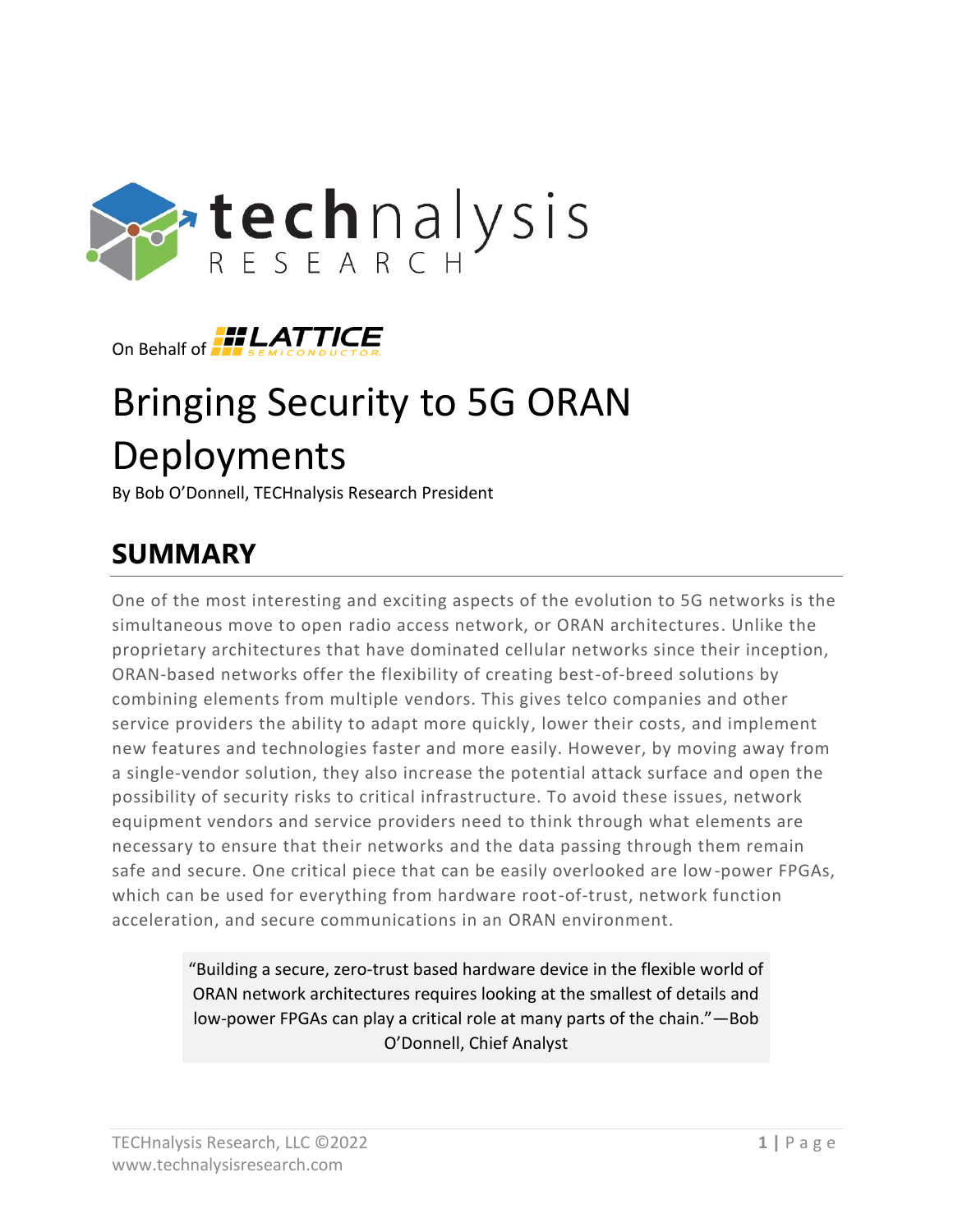

#### **INTRODUCTION**

When it comes to today's very complex technologies, one of the most important aspects to consider is flexibility. Whether flying people into space, helping navigate the challenge of autonomous driving, or trying to build the infrastructure necessary to power 5G cellular networks, hardware design engineers are always eager to consider component parts that not only provide the functionality they need, but also give them multiple ways to achieve their desired end. That's why FPGAs (Field Programmable Gate Arrays) are such an important part of so many of these types of immensely complex efforts. These chips' inherent ability to be designed and re-designed to provide certain key functions makes them uniquely suited to fit the specific and demanding needs that so many advanced technologies require.

In the case of telecom networks, FPGAs of various types have been relied on for decades to do things like help accelerate network functions, move data across the wire, and much more. Now, as the industry is beginning its transition to Open RAN (Radio Access Network)-type architectures, FPGAs, particularly low-power ones, are once again proving their value for applications like serving as a hardware root-of-trust, synchronization across multiple components, real-time network packet encryption and decryption, and much more.

Before getting into the details, however, it's worth taking a brief step back to understand how cellular networks have evolved and how the transition to virtualized, software-defined, open standard-driven networks has created both new opportunities and new challenges.

# **NETWORK EVOLUTION**

Until recently, major network equipment suppliers like Ericsson, Nokia and Samsung Networks built extremely complex proprietary solutions that allowed the magic of cellular communications and wireless data to blanket the world. With few exceptions, these devices offered no interoperability with equipment from other vendors, forcing telco vendors to rely on a single source for each of their regional subnetworks. Given the inherent complexity of RF (radio frequency) signaling and the relatively fixed nature of the capabilities that each generation of cellular technology offered, most considered this a reasonable solution, despite its inherent limitations. In fact, as a result of the closed-loop, proprietary nature of these systems, some even believed they had a security advantage—because they didn't really have to worry much about security within their own private worlds.

However, a confluence of multiple, overlapping trends gave rise to the concept that a new more flexible, more adaptable means of building cellular networks was needed. First, there was the transition to 5G, a network type that added a range of new frequencies, placed significantly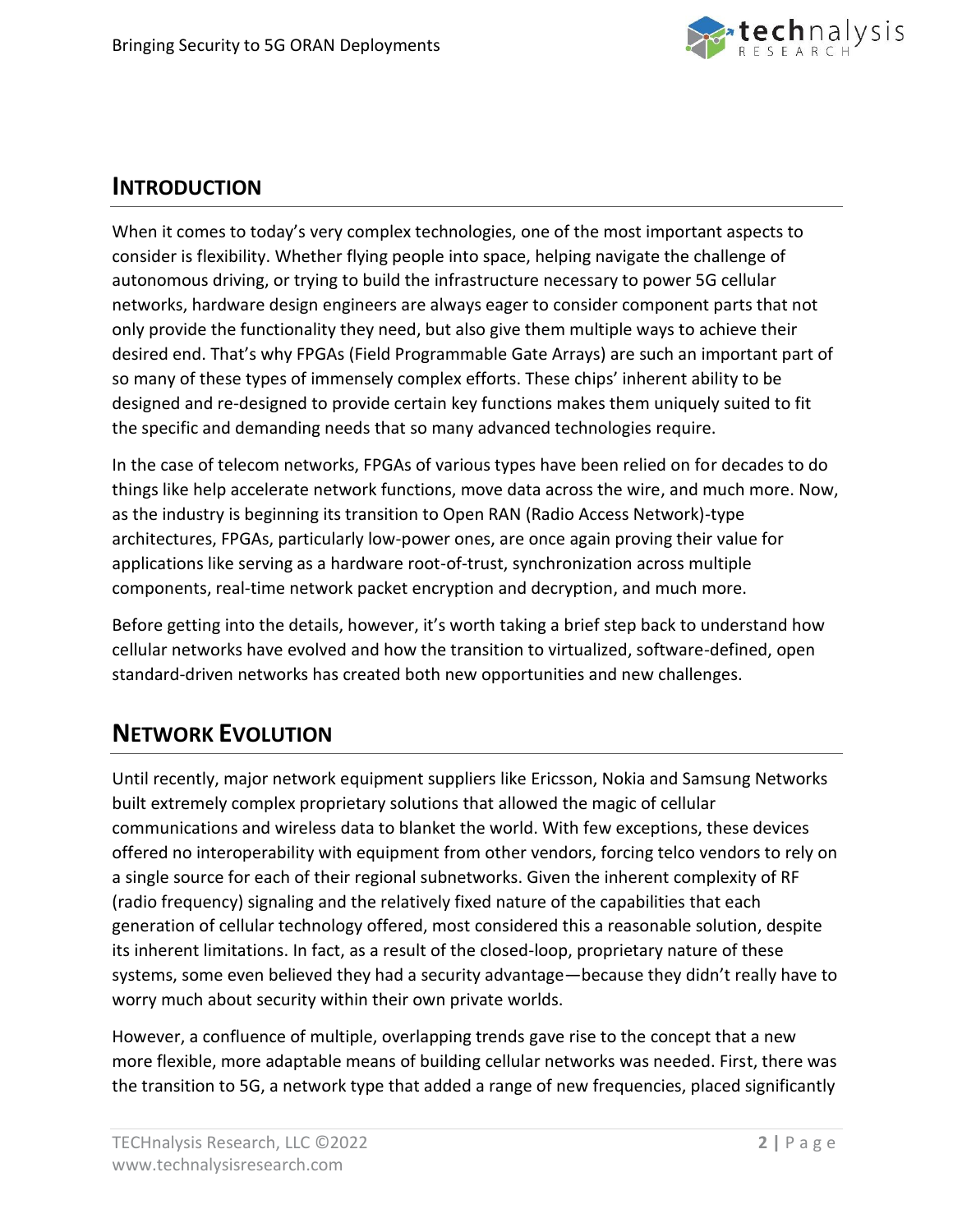

higher expectations on the number and types of devices that were to be connected to the network, and offered the potential for important reductions in latency for data travelling over the network. In addition, within traditional telco environments, the move toward softwaredefined architectures became apparent, as did the disaggregation of certain key network hardware elements. The standard baseband unit that powered every cell phone tower on previous generation networks, for example, was split into a DU (Distributed Unit), CU (Control Unit) and RU (Radio Unit). This new structure provides more specialized capabilities and flexible architectures as network data traffic and application demands increase.

Next generation networks also brought with them new requirements for functionality such as network slicing (where data packets for an individual organization or even user are digitally cordoned off from other network traffic to reduce latency, improve performance and provide better overall service). Finally, the availability of significantly faster general purpose computing hardware and specialized accelerators that could meet the demands of network performance set the stage for a major transformation of network architectures.

While it's still in early stages, telcos all over the world are adopting the use of COTS (Commercial Off The Shelf) server hardware from companies like Dell Technologies, HPE, and Lenovo along with software from major players like Microsoft, IBM and Nvidia as well as a host of smaller companies like Mavenir, Altiostar, and Accelleran to power portions of their networks.

Initially, most software-based efforts have been focused on virtualizing network resources, much as virtualization drove the evolution and re-architecting of data centers for the last few decades. With the development of specialized software and, critically, the establishment of open standards for connectivity between cellular network equipment components, however, it's now possible to piece together cellular networks in entirely new ways. It's also possible to leverage new software development methodologies like CI/CD (Continuous Innovation/Continuous Delivery) and cloud-native, containerized software architectures to dramatically speed up the pace of innovation. Because of the critical, utility-level reliability that telcos demand, the complete network transformation will likely take a decade or more to complete. The first steps have been completed, however, and that in turn has raised new types of concerns that inevitably come from piecing together elements from different vendors.

# **SECURING THE CONNECTIONS**

Chief among these concerns are security-related issues. While moving to an ORAN architecture opens up new degrees of flexibility, it also dramatically increases the potential attack surface for a network. Not only is it possible to mix and match hardware and software from different vendors, but the individual elements within a piece of hardware—such as a PCI-based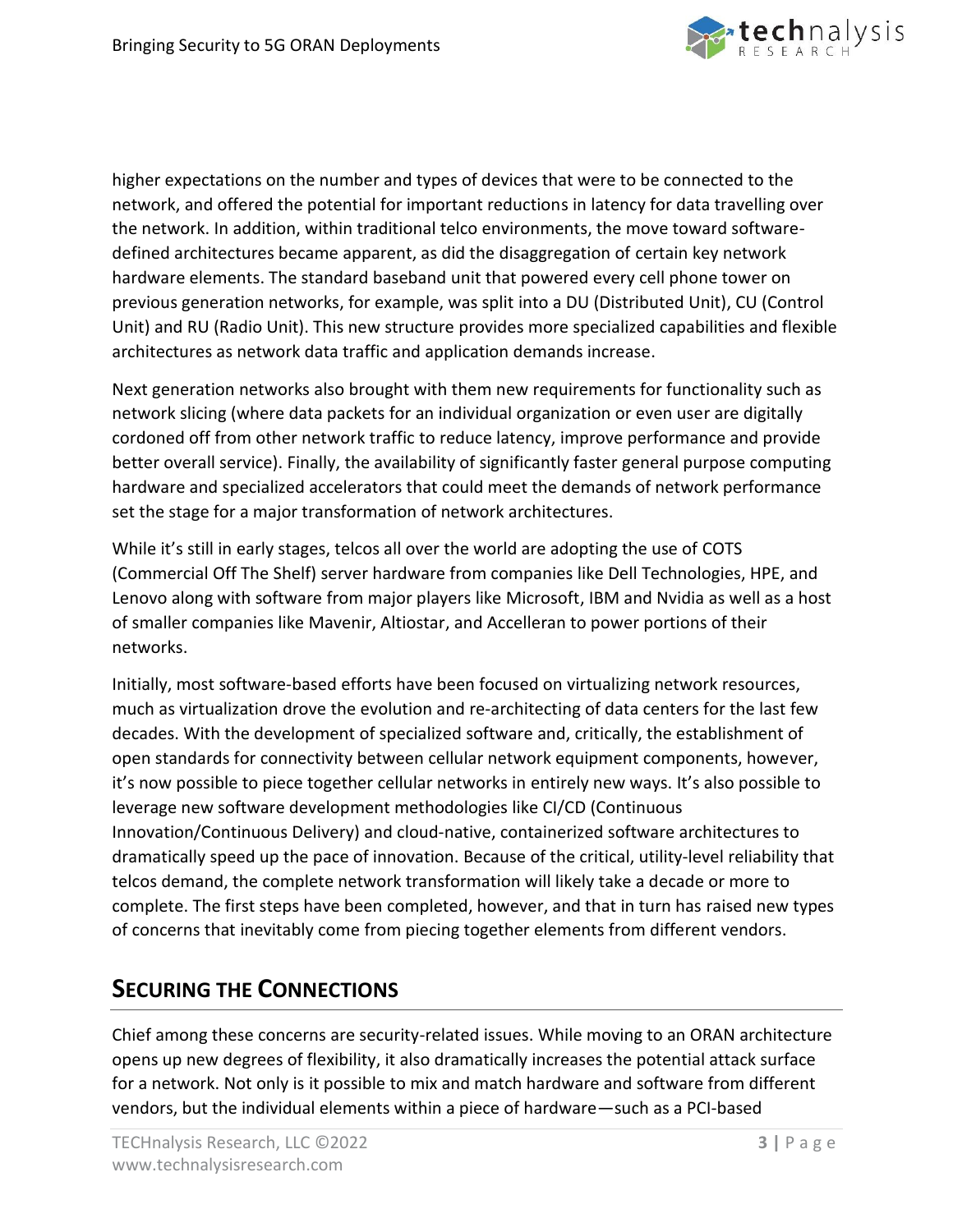

accelerator card inside a server—can be selected from several choices. As a result, network architects and hardware designers must think through every possible connection and ensure that each of those connections is safe and secure. In addition, designers must be certain that the base firmware in each piece of hardware hasn't been tampered with.

To achieve this, multiple different security solutions are needed to tackle each of the different requirements. Step one entails having each piece of equipment attest to its veracity on startup via a hardware root of trust and confirming that the firmware on the device has not been changed. Low-power, security-focused FPGAs such as the Nexus™ platform from Lattice Semiconductor alongside the Lattice Sentry™ solution stack provide platform firmware resiliency (PFR). Hardware companies have been using these capabilities in servers and other critical equipment for many years now and they are being leveraged for ORAN focused hardware as well. In addition, a hardware root of trust can be leveraged to provide attestation that no changes or alterations were made to the device from the time it was built to the time it was delivered and installed, ensuring that cloning, counterfeiting, trojan insertion or any other issue did not occur throughout the supply chain. Finally, thanks to built-in cryptographic capabilities, these low-power FPGAs can encrypt and decrypt data going from and to the firmware, again assuring that firmware updates are performed securely.

The next step in the security chain is securely communicating with any components within a piece of hardware that might be connected to the host CPU or, to put it more succinctly, to "secure the wire". Leveraging a zero trust-based security model, each component needs to confirm its authenticity to the host system, using encrypted messages to do so. This is where the new Lattice ORAN™ solution stack starts to kick in as it can provide secure communications over PCI and other buses to connect the host with these elements. Like the company's other offerings, Lattice ORAN Stack is a comprehensive solution from custom design services, reference design and demos, software tools, IP cores, and hardware platforms that are optimized for a small, low-power FPGA. Designed to be easy to integrate into many hardware designs, it includes a RISC-powered CPU core that can be programmed to implement various cryptographic and secure messaging protocols. In addition, it's specifically designed to co-exist with their Lattice Sentry solution stack to extend the security features of devices which include both of them.

### **SYNCHRONIZING THE DATA**

In addition to securing the hardware elements in an ORAN solution, it's also essential to make sure that the timing of the data being sent across elements remains in lock-step. The reason this is a concern comes back to the disaggregation of the core network elements discussed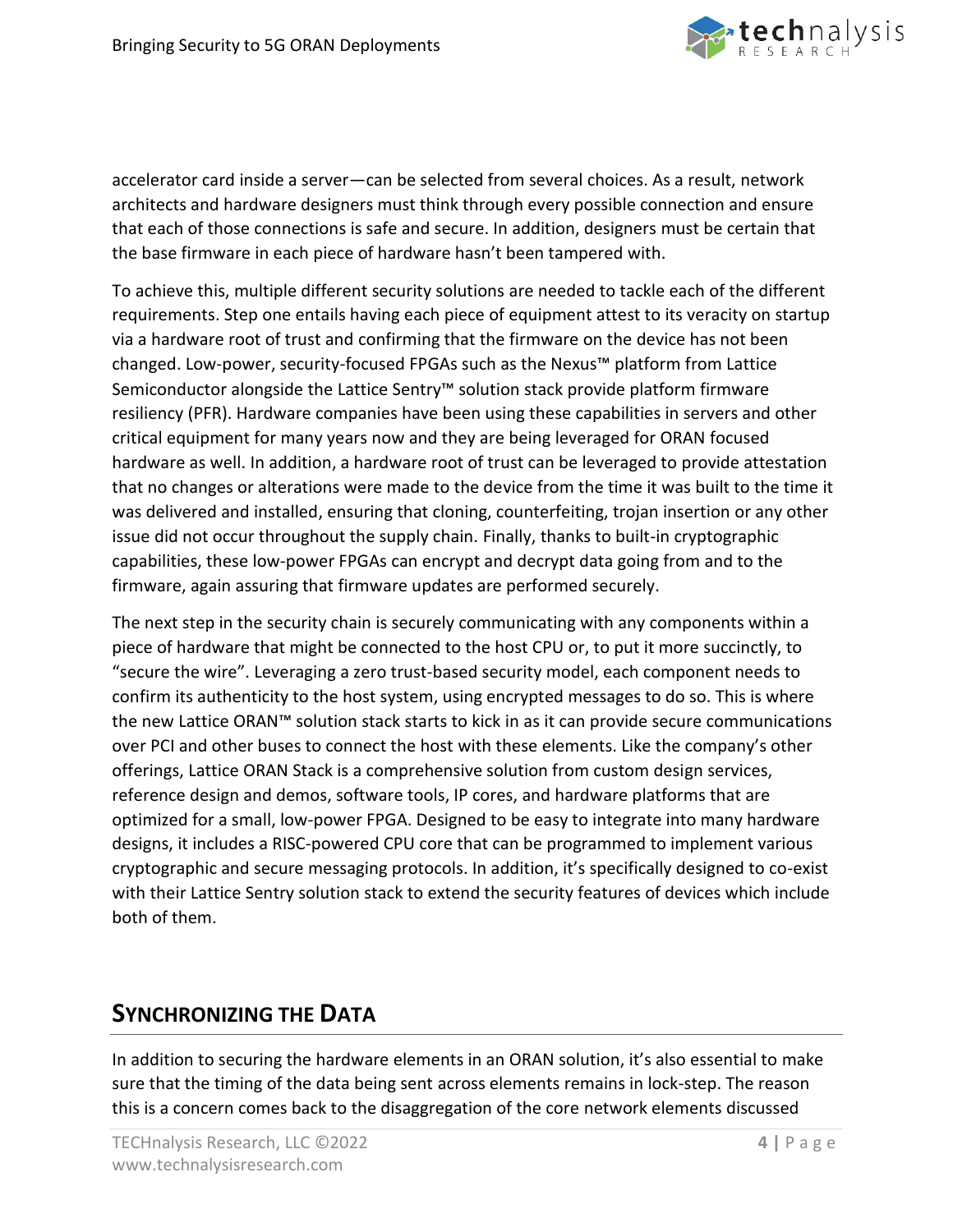

earlier. In particular, the separation of the radio unit (RU) and the distributed unit (DU) created challenges that needed to be addressed. With traditional closed networks, analog radio signals are received at the antennas attached to the radio elements, then are converted into digital form. After that, several real-time digital signal processing steps are performed on the data to enable functions that are an essential part of modern cellular networks, such as carrier aggregation—which bonds signals coming in at different frequencies into a single "aggregated" chunk of digital data. In an ORAN environment, the same types of steps have to occur. However, while the older proprietary systems had a shared clock signal with which to coordinate these efforts, the ORAN environment has to essentially time stamp the data packets using the IEE1588 standard so that they can be synchronized across components.

Because of the concurrent and consistent manner with which FPGAs operate, they have been used as an ultra-reliable timing resource in many different applications. As a result, they are well-suited to the synchronization demands of ORAN network architectures and specifically the need for functional-split options where the RU and DU are separated. As result, Lattice plans to extend their ORAN solution stack later this year to incorporate these types of timing-based functions. In particular, they intend to add timing and synchronization services capabilities to help with fronthaul connections between the RU and the DU over standard eCPRI (Enhanced Common Public Radio Interface) links.

In addition, because that connection is not secure, Lattice also intends to accelerate the MACsec functions need to encrypt and decrypt Ethernet packets over that connection. Unlike larger FPGAs that have been used in traditional networking equipment for years, however, the Lattice FPGAs on which the stack is implemented are tiny, low power devices that makes them well-suited for many types of applications, including power-sensitive small cell applications, which are an increasingly important part of modern 5G networks.

### **CONCLUSIONS AND RECOMMENDATIONS**

As we witnessed with data center and cloud computing architectures over the last few decades, the world of cellular networks is now evolving from a proprietary hardware-driven world to one being defined by software-driven, virtualized, containerized, and standardized APIs that are unlocking new potential. Companies are looking for the flexibility, speed, and choice that these new types of architectures enable in an effort to make cellular networks more functional and more adaptable. With the rise of 5G, telcos are being driven by the vision of evolving from simple pipe providers to the purveyors of sophisticated and profitable services that can be tailored to the unique demands of different industries and different types of consumers.

Making the transition isn't easy or fast; however, and there are a number of key issues that have to be addressed to ensure that they can achieve these new goals while still retaining the